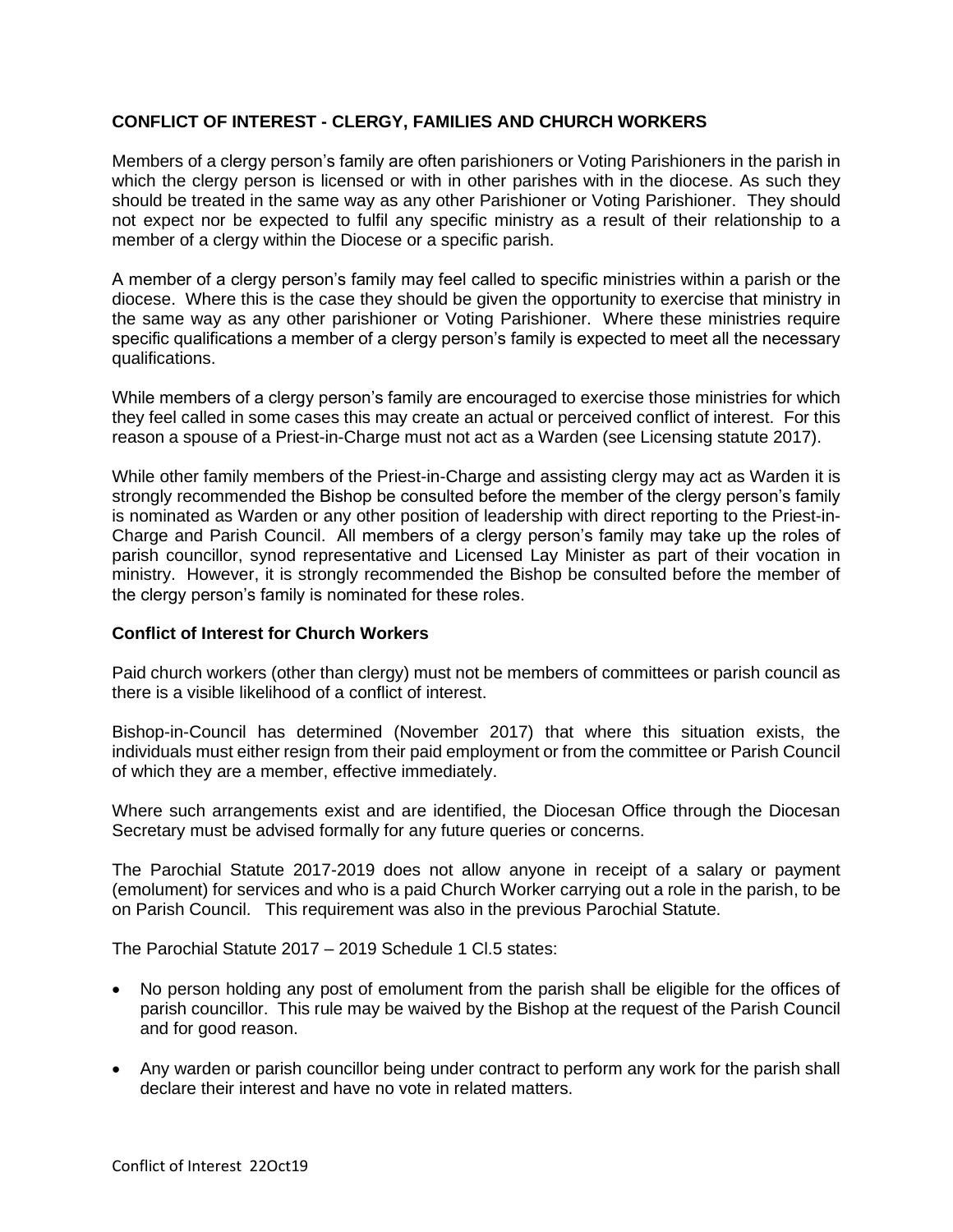## **Conflict of Interest for Laity in Parish Settings**

Wise practice advises that related family members appointed or elected on parish council or parish committees together may raise concerns about perceived conflicts of interest. This is observed and interpreted as a lack of autonomy or independence in making decisions; and, is less than helpful when people question how power and controls are applied, and how important decisions are made. If it becomes difficult for people on a committee or council to honestly and critically test alternative perspectives, or they find themselves unable to change practices when new ones are proposed or recommended, or there is active resistance to change, it begins to suggest there is a clique, a turn towards favoritism over-ruling good practices,. It highlights a potentially corrupted power base held by one or two strong figures, formally and informally, or reveals undue influence is being used because of relationships, benefits and a fear of consequences. All of these comments and others like them, point to real, actual and perceived inappropriate use of power and a lack of transparency.

In some circumstances, the parish priest and council members may feel it is not possible to have a completely independent committee or council due to a small and dwindling community, where there may be very few available laity willing and able to volunteer in the community.

In these situations, it is good practice to have the Conflict of Interest Policy actively noted and people reminded of their obligations in such circumstances. Standing for committees, ensuring the secret ballots take place and being alert to misunderstanding about the decision making processes are all good practices to avoid this perception or practice.